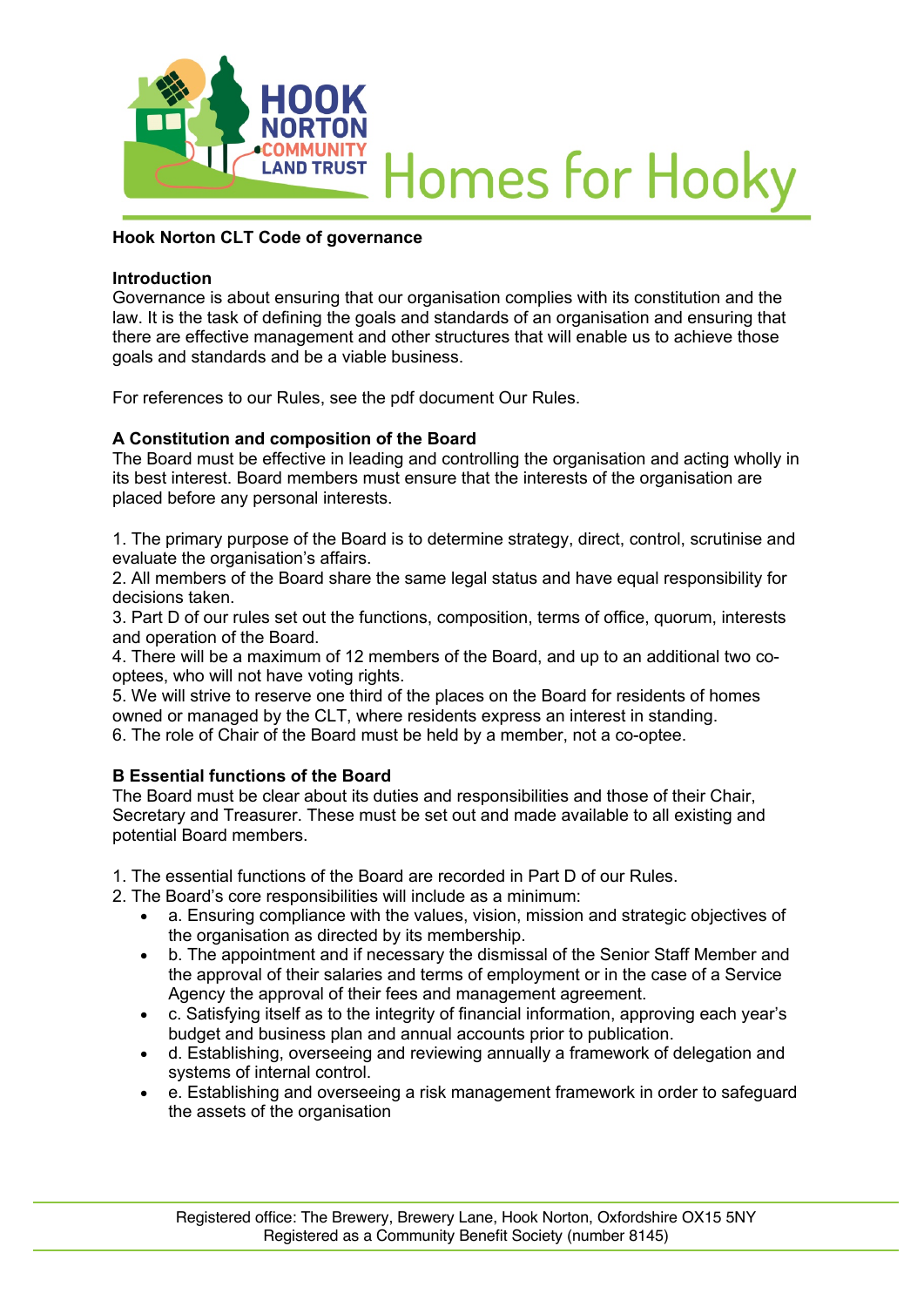3. The Board, through its terms of reference, must draw up a schedule of significant matters specifically reserved for the Board's decision, which cannot be delegated to individual members, staff, Service Agencies or Sub Committees.

## **C Induction and information**

All Board members should receive appropriate induction on joining and should regularly refresh and update skills. The Board must be supplied in a timely manner with information in a form and quality appropriate to enable it to discharge its duties.

1. All Board members should participate in training programmes, where necessary, that enable them to be effective in their roles.

2. The Board must receive up-to-date, clearly presented and accurate information to enable them to make decisions.

#### **D Recruitment, renewal and review**

Recruitment to Board vacancies must be open and transparent. The Board must undertake an annual appraisal of its members and of the Board as a whole.

1. While the contribution of experienced Board members is important, the Board will also strive to involve newer members who can provide a fresh challenge to long-standing practices and thinking. The organisation will maintain a succession plan for Board involvement and link this to training programmes for members. Our Rules provide that the term of office for each Board member is three years, and that no Board member can stand for more than three successive terms, i.e. no longer than nine years continuous service. 2. The Board must carry out an annual appraisal of its own performance.

3. If the organisation is paying Board members, it must ensure that it has a mechanism for establishing payment levels that are independent of the Board, possibly through a Remuneration Committee, an independent adviser or by using published guidance and industry norms. Payments must be disclosed to all members and be proportionate to the organisation's size, complexity and resources and be linked to the carrying out of specified duties against which performance will be reviewed.

# **E Responsibilities of the Chair, Secretary and Treasurer**

The Board must appoint members to act as Chair, Secretary and Treasurer who are aware of their duties.

1. The Chair has particular duties and responsibilities. Pursuant to Rule E5, these shall include:

- a. Ensuring the efficient conduct of meetings and compliance with the Code of Conduct.
- b. Ensuring that all members have an opportunity to express their views.
- c. Creating an appropriate environment for employees and contractors.
- d. Ensuring proper delegation of authority within the organisation and to third parties as appropriate.
- e. To make decisions under 'Chair's Action' when absolutely necessary.
- f. Getting professional advice for the Board when appropriate.
- g. Ensuring that the Board has the right mix of skills, knowledge and experience and to address shortfall through training and co-option.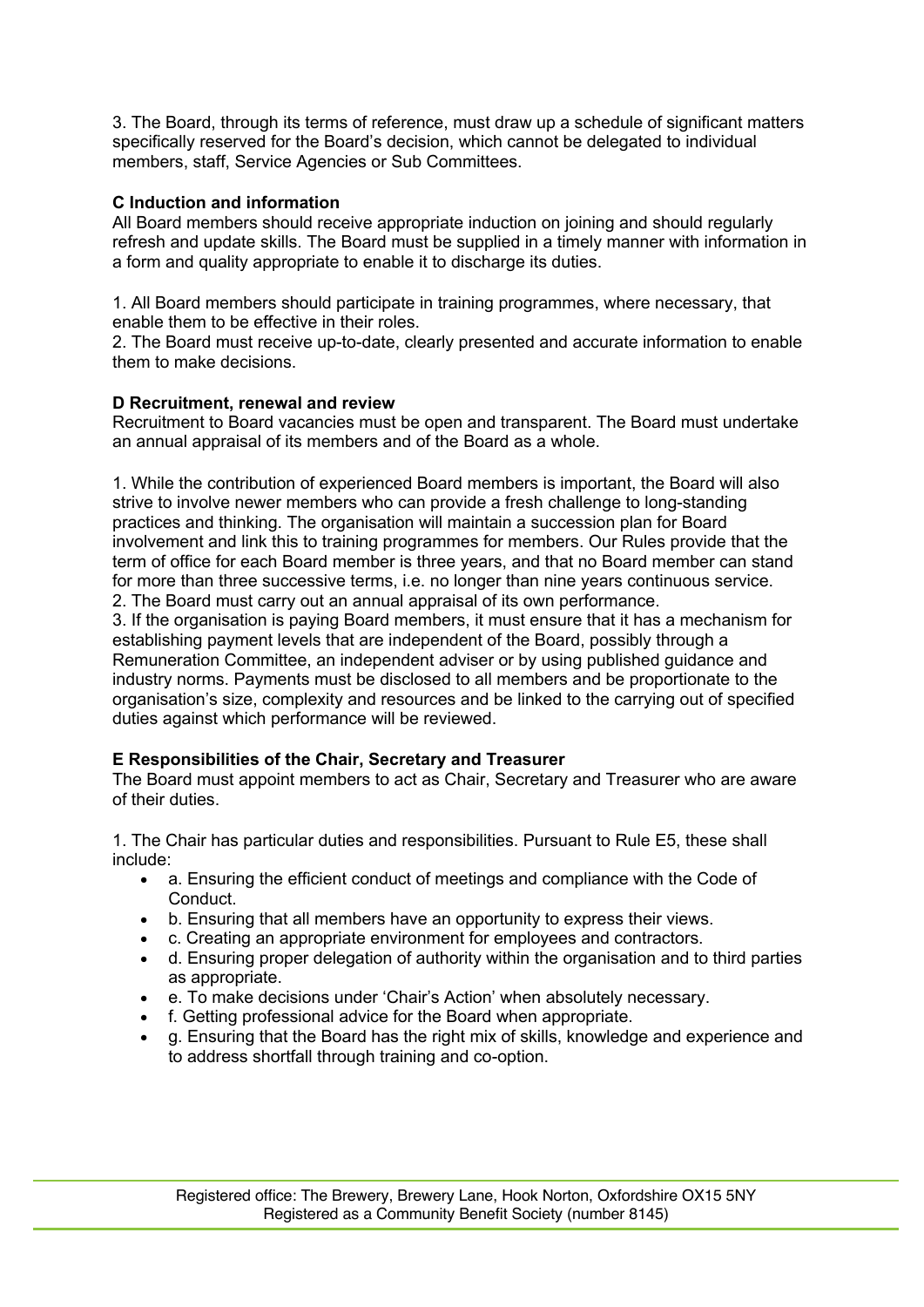- 2. The Secretary has particular duties and responsibilities, which include as a minimum:
	- a. Arranging and minuting meetings.
	- b. Preparing agendas and papers for meetings.
	- c. Providing procedural guidance for the Board and advice on compliance with the organisation's governing documents.
	- d. Reviewing legislative, regulatory and corporate governance developments.
	- e. Ensuring that the Annual Return is prepared and filed with the Financial Conduct Authority.
	- f. Maintaining the Register of Interests for Board members.
	- g. Maintaining the Members/Share Register.
	- h. Organising new member and Board inductions
- 3. The Treasurer has particular duties and responsibilities, which include as a minimum:
	- a. Overall financial control of the organisation.
	- b. Ensuring that a procedure and timetable are established for preparing and agreeing an annual budget.
	- c. Ensuring that financial accounts are maintained and that at each financial year end they are appropriately audited.
	- d. Providing financial reports to the Board and membership.
	- e. Ensuring compliance with the Financial Standing Orders.
	- f. Ensuring that adequate accounting records are maintained in order to protect the organisation's assets and prevent fraud.
	- g. Ensuring that suitable accounting policies are consistently applied.

## **G Conduct of the Board's business**

The Board must act effectively, making clear decisions based on timely and accurate information.

1. The Board and its sub committees must have clear terms of reference in order that their conduct is transparent, effective and in the interests of the cooperative; often referred to as a Code of Conduct which should include as a minimum:

- a. Guidelines on how meetings will be conducted
- b. A requirement that Board members declare all relevant conflicts of interest and that at all times they represent the interests of all members
- c. Details of how information will be communicated within the organisation; its reporting channels
- d. A statement regarding confidentiality and how information will be handled to such that the organisation complies with its obligations under data protection legislation
- e. A statement regarding collective responsibility and details regarding how decisions will be made (by majority, super majority or consensus)
- f. Guidelines for dealing with matters arising that ensure that previous debates are not routinely reopened at subsequent meetings
- g. Guidelines for managing any other business at meetings
- h. A policy on receiving and giving hospitality and gifts
- i. A policy on how breaches of the Code of Conduct will be managed

2. Board decisions should be, wherever possible, based on full agendas and documents circulated to members sufficiently in advance of meetings. Decisions and agreed actions should be recorded in the minutes.

3. Urgent decisions between Board meetings may be taken if a majority of Board members respond by email or telephone to a request for a decision, and if at least three days' notice is given.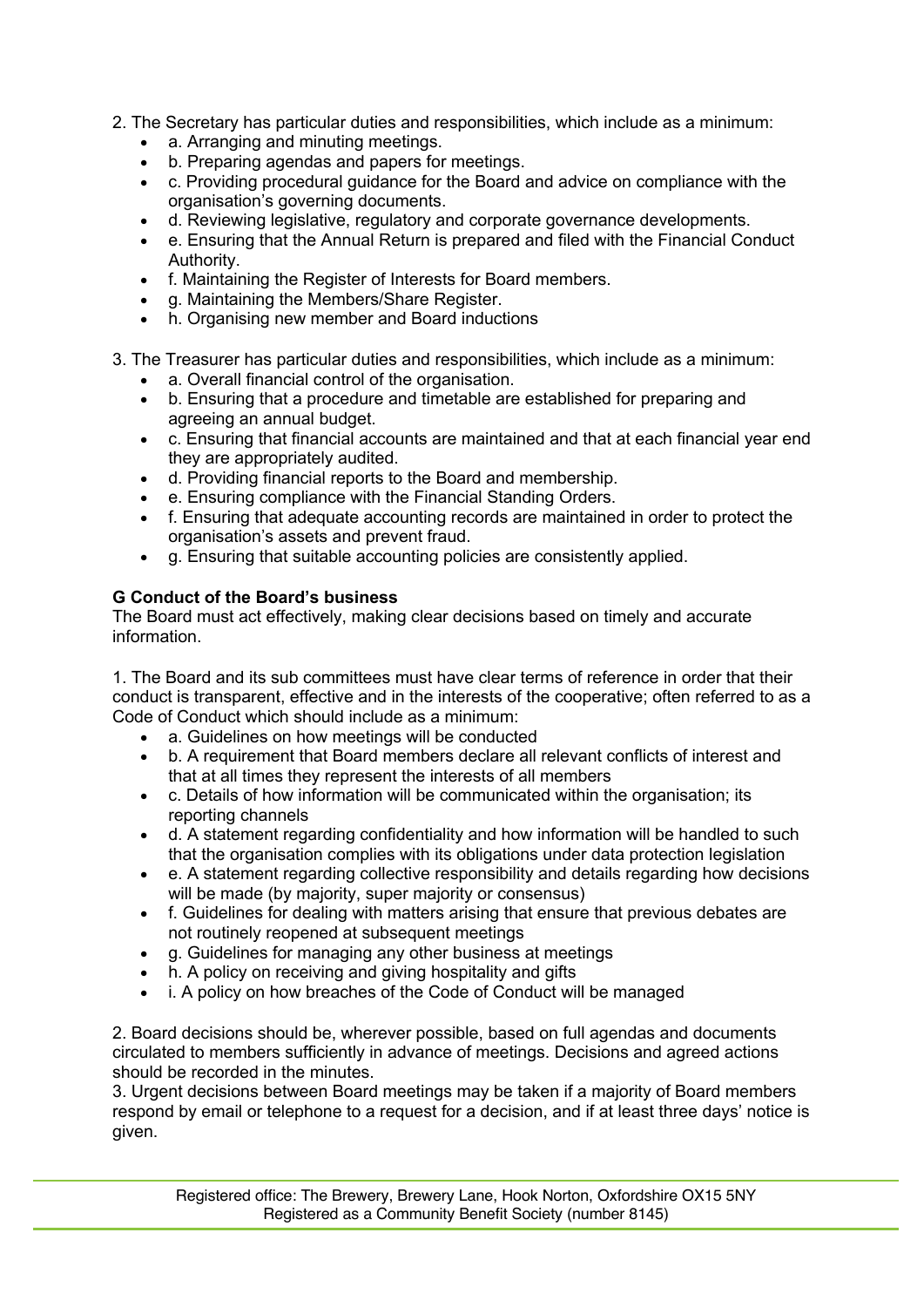## **H The Senior Staff Member or Service Agency**

Should the Board decide to appoint a Senior Staff Member or Service Agency to be responsible for the operation of the CLT there must be clear working arrangements between the Board and the Senior Staff Member or Service Agency and clear delegation of authority.

1. The Senior Staff Member or Service Agency must be clear about the essential duties of the role and have clarity over their role, legal responsibilities, delegation of authority and relationship with members.

2. Like all employees, the Senior Staff Member must have a written and signed contract of employment; a Service Agency must have a written and signed management or service level agreement. 3. The Board must ensure that there is effective and transparent scrutiny of the Senior Staff Member or Service Agency and that this is reflected in decisions on the remuneration package for the Senior Staff Member or fee for the Service Agency; these costs must be disclosed in the annual financial statements in accordance with relevant accounting practice.

## **I Sub Committees**

Subcommittees may be established where the Board determines that they will provide expertise, enable it to scrutinise and deliver effective corporate governance and manage risk or for operational purposes.

1. Each subcommittee must have clear terms of reference approved and reviewed by the Board on a regular basis.

2. Paid employees or Service Agents and co-optees must not chair sub Committees or form the majority of the membership of these committees.

## **J Openness, transparency and accountability**

The Board must provide leadership in operating in an open and transparent manner, having satisfactory dialogue with members and must demonstrate democratic accountability to members and other key stakeholders.

1. The Board must make an annual report to its members regarding the organisation's activities and performance.

2. The organisation must have in place a strategy for ensuring that it operates in a fair and democratic manner and for communicating information about its work to its members. 3. The organisation should review its policies for admission to membership on a regular basis.

4. Board members must disclose any gifts or hospitality received in their capacity as a member of the board, and must ensure that these do not unduly influence their actions and decisions on the board. The Board may ask, by a simple majority, the member to return or refuse gifts or hospitality if they feel they may create a risk of conflicts of interest, or cause reputational damage to the CLT.

#### **K Diversity and inclusion**

The Board must demonstrate leadership and commitment to equality, diversity and inclusion as outlined in the Equality Act 2010 across all its activities.

1. The Board must comply with current legislation and keep its policies for involvement and inclusion under review.

2. The Board must provide leadership and clear strategies on how the organisation will meet the needs of its community and the steps it will take, including through lawful positive action, to ensure in so far as it is able that it can reflect its community in its governance structures.